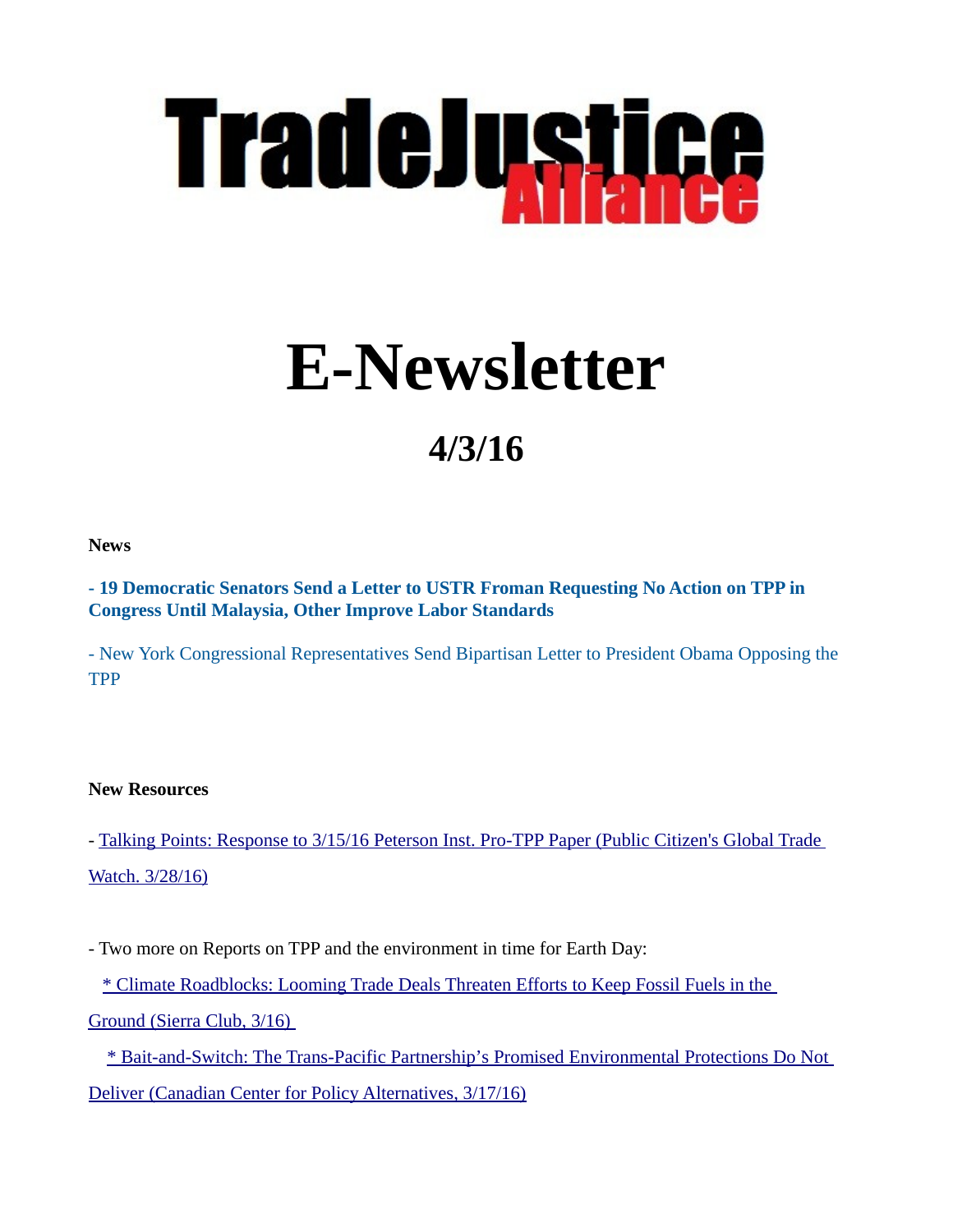Read this week's TradeJustice newsletter for many more TPP news stories at <http://tradejustice.net/news>

#### **GET INVOLVED!**

**Upcoming Events**

 [April 7: NY Reps Press Conf & Rally vs. TPP](https://www.facebook.com/events/1690275074586558/)

 [April 28 & 29: Rules, Rights, Resistance: The Battle of the TPP and TTIP \(The New School\) -](http://milanoschool.org/wp-content/uploads/2016/03/RulesRightsResistances-program-mar-19.docx-3-5.pdf)  [Conference w/ Stiglitz. Wallach, Love, etc.](http://milanoschool.org/wp-content/uploads/2016/03/RulesRightsResistances-program-mar-19.docx-3-5.pdf)

More TPP events at<http://tradejustice.net/events>

### **Be a TradeJustice Alliance Issue Outreach Coordinator!**

Help build the audience for our webinars! Help coordinate outreach to target communities and movements!

We need outreach coordinators on:

Human Rights \* Labor \* LGBTQIA \* Women's Issues \* Immigrant Justice \* Environment \* Anti-Racist Organizing \* Animal Rights \* Internet Freedom \* Access to Medicines \* Family Farm \*GMO \* And More!

#### **Next Call**

Sunday, April 17, 7:30 PM EDT / 4:30 PM PST